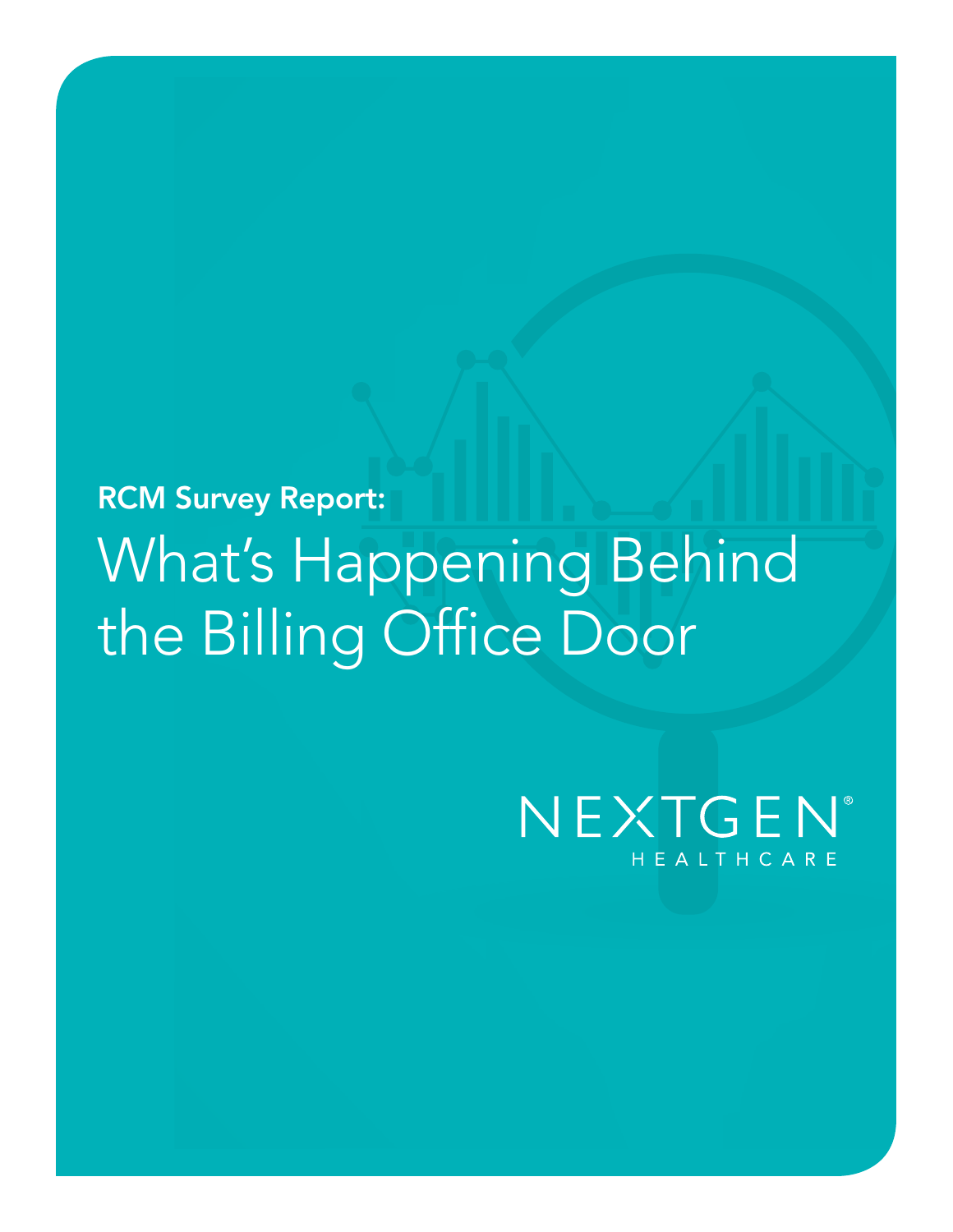In an effort to gain deeper insight into the current state of medical practice revenue cycle management, NextGen Healthcare recently conducted a survey among practices across the nation. Participating practices included NextGen Healthcare clients and non-NextGen Healthcare clients, across varying specialties, staff sizes, and locations. The survey results reflect the operational and financial metrics provided by each of them.

By examining a diverse cross-section of medical practices, NextGen Healthcare hopes to help practices everywhere better assess their own RCM metrics—and identify opportunities to make improvements and drive revenue. The following sections will delve into specific findings for the categories covered in the RCM survey.

### Basic facts about the practices surveyed

Representatives from several hundred practices responded to the NextGen Healthcare RCM Survey—from more than 40 states nationwide. Twelve percent of the respondents' practices were hospital-owned and 88 percent were not. The most popular specialties reflected within the survey results were:

- Ophthalmology—accounting for 16 percent of surveyed practices
- Primary Care/Internal Medicine/Family Medicine—accounting for 10 percent
- OB/GYN-accounting for 4 percent
- Cardiology-accounting for just under 4 percent
- Pediatrics accounting for 3 percent.

The number of providers within each practice ranged from one to 100, with the vast majority of participating practices—65 percent—reporting which the vast majority or participating praetices Test percent Treporting<br>they had between one and 10 providers. Those with between 50 and 100 providers accounted for just 9 percent of the respondent pool.









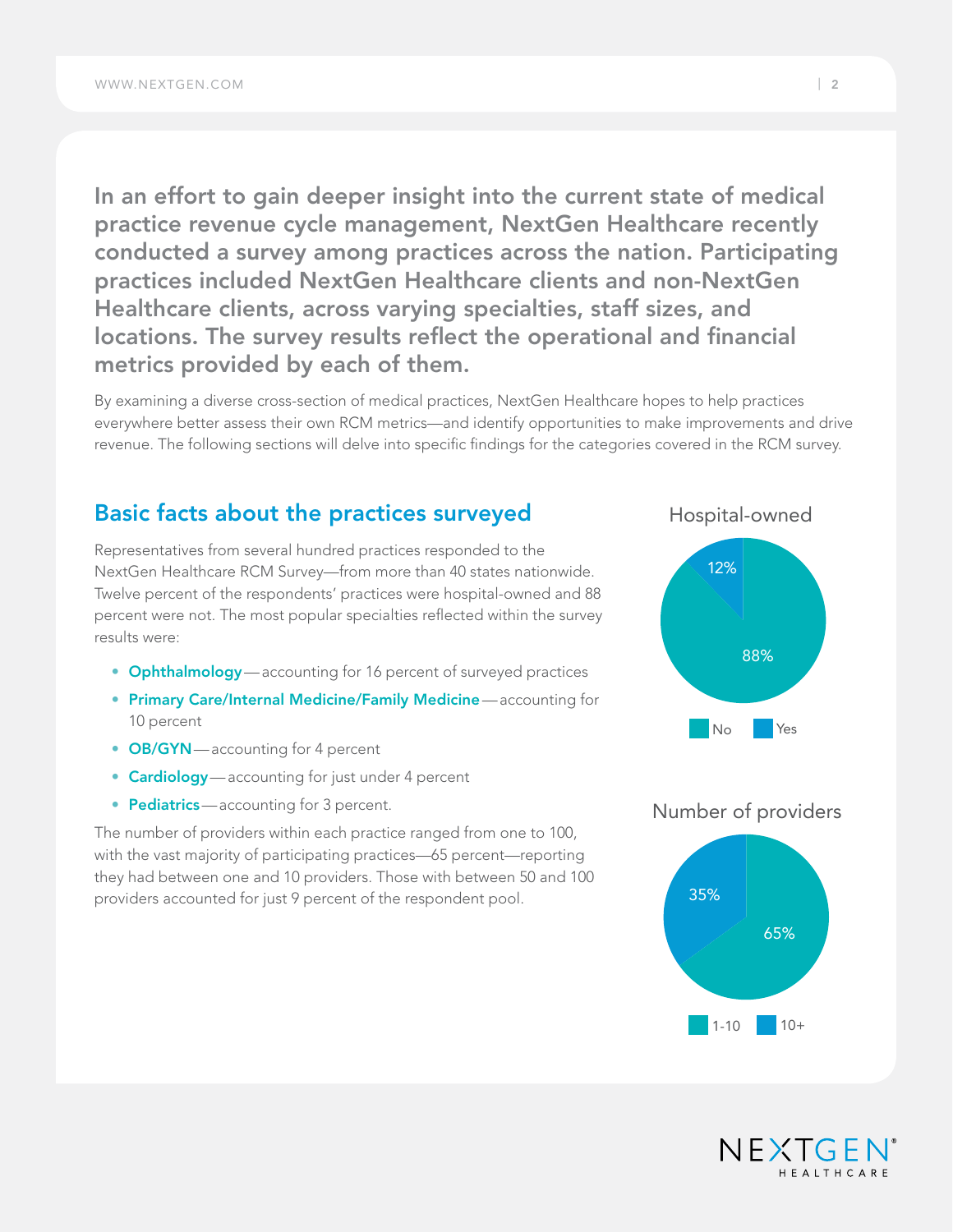## Billing office profiles

Though most practices—77 percent—reported having between one and 10 people working in their billing offices, 7 percent said they employed 25 or more across billing functions.

Among several of the top specialties, we saw similarities in the number of providers compared to the number of billing office staff. On average, practices with 1-10 providers had 1:1 provider/biller ratios. Those with 11- 20 providers had 3:1 provider/biller ratios. And those with 21-30 providers had 5:1 provider/biller ratios.

Just over three-quarters of surveyed practices said they did not outsource any of their billing. Eleven percent said they outsourced all of their billing. Across both the practices that handled billing in-house and those that outsourced, the use of automation in the revenue management process was popular.

## Percentages of practices that automate various aspects of their RCM





Employees working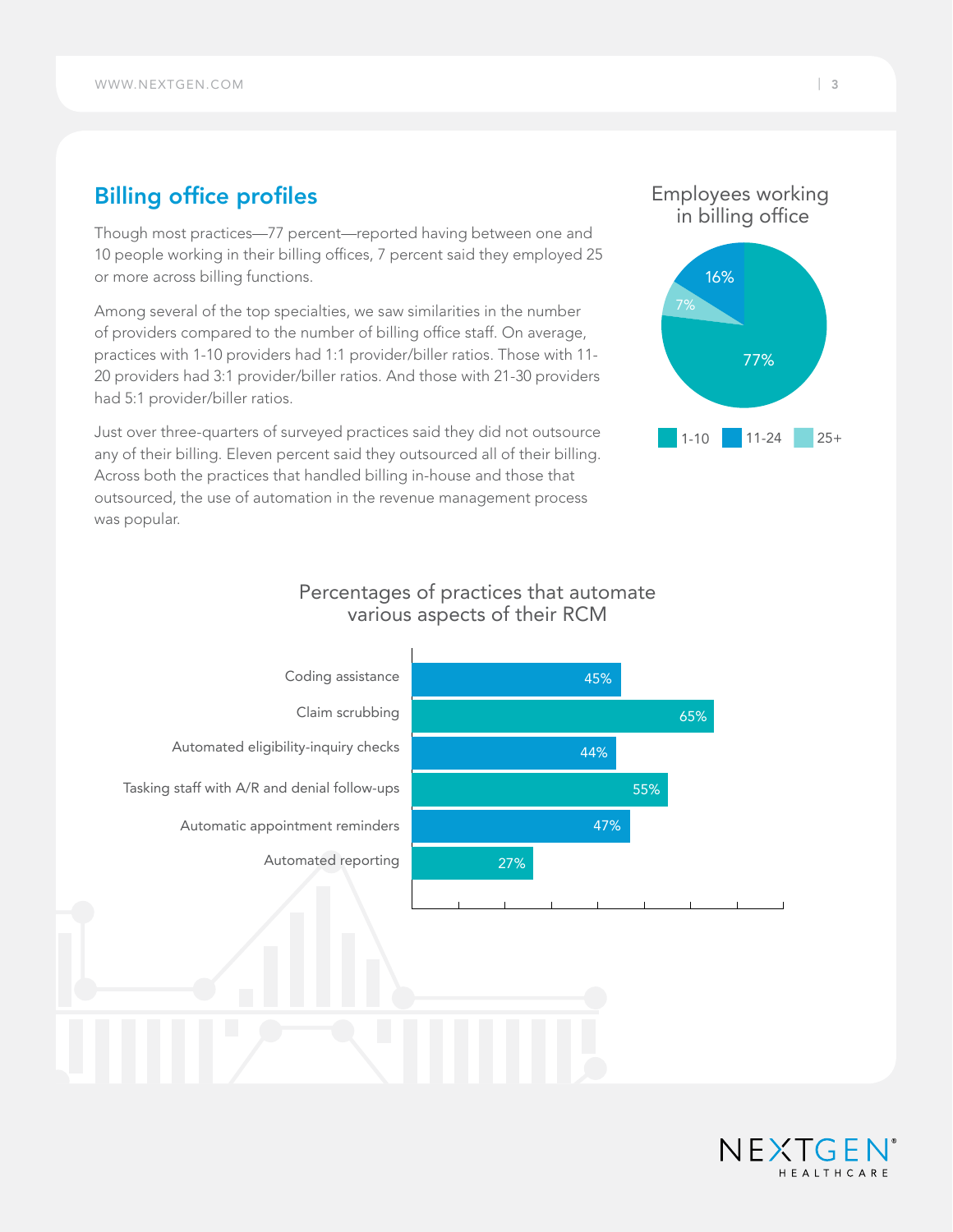## The details of denial resolution

When it comes to denial resolution, nearly half of practices reported having just one person handling the process. Following closely behind that number, 45 percent of practices reported having 2-5 people working on denial resolution.

Among practices that outsource their billing, 31 percent said they still handled denial resolution internally; 59 percent have their billing provider handle denial resolution for them.

When asked to evaluate and rate the effectiveness of their denial followups and resolution on a scale of 1-10, only 15 percent of those surveyed rated their practices' denial follow-up and resolution abilities as a "10" or "Excellent." Thirty-one percent of practices rated their abilities between 1-5.

...only 15 percent of those surveyed rated their practices' denial follow-up and resolution abilities as a "10" or "Excellent."

Ratings for ability to follow-up and resolve denials (10 being "Excellent")





## Full-time employees dedicated to denial follow-ups

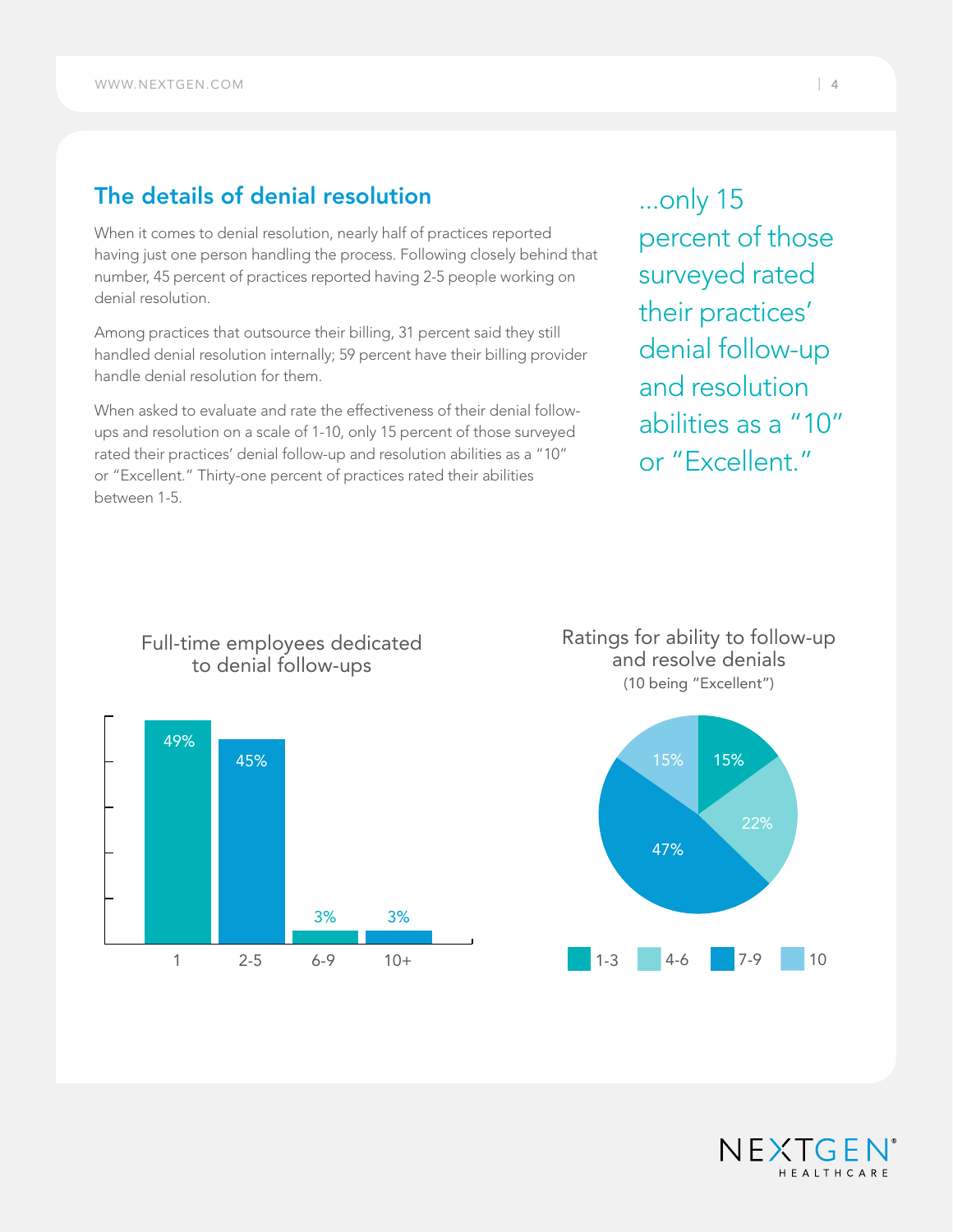## Staff capabilities and performance

On average, practices reported that their billing professionals could post 137 payments and adjustments each day. Of those payments, about 17 percent of practices said the electronic to paper payment ratio was 75:25 which is consistent with the estimated best practice ratio practices should try to achieve.

In terms of practices' confidence in billing office capabilities, the survey revealed that just 25 percent of practices would give a "10" or "Excellent" rating to their ability to ensure all electronically submitted claims make it to the carrier. The majority—49 percent—rated their e-submission abilities between 7-9, and 22 percent considered their abilities only worthy of the 1-5 rating.

Confidence in billing professionals' preparation for ICD-10 ranged dramatically between practices. Twenty-one percent of practices said they were "Very Confident" in their ICD-10 preparation, 50 percent were "Somewhat Confident" and 23 percent of practices were "Not At All Confident."

Billing issues or challenges accounted for anywhere between one and 40+ percent of practices' incoming phone calls from patients. On average, surveyed practices said 35 percent of incoming patient calls had to do with billing questions or problems.



#### Confidence in billing professionals' preparation for ICD-10

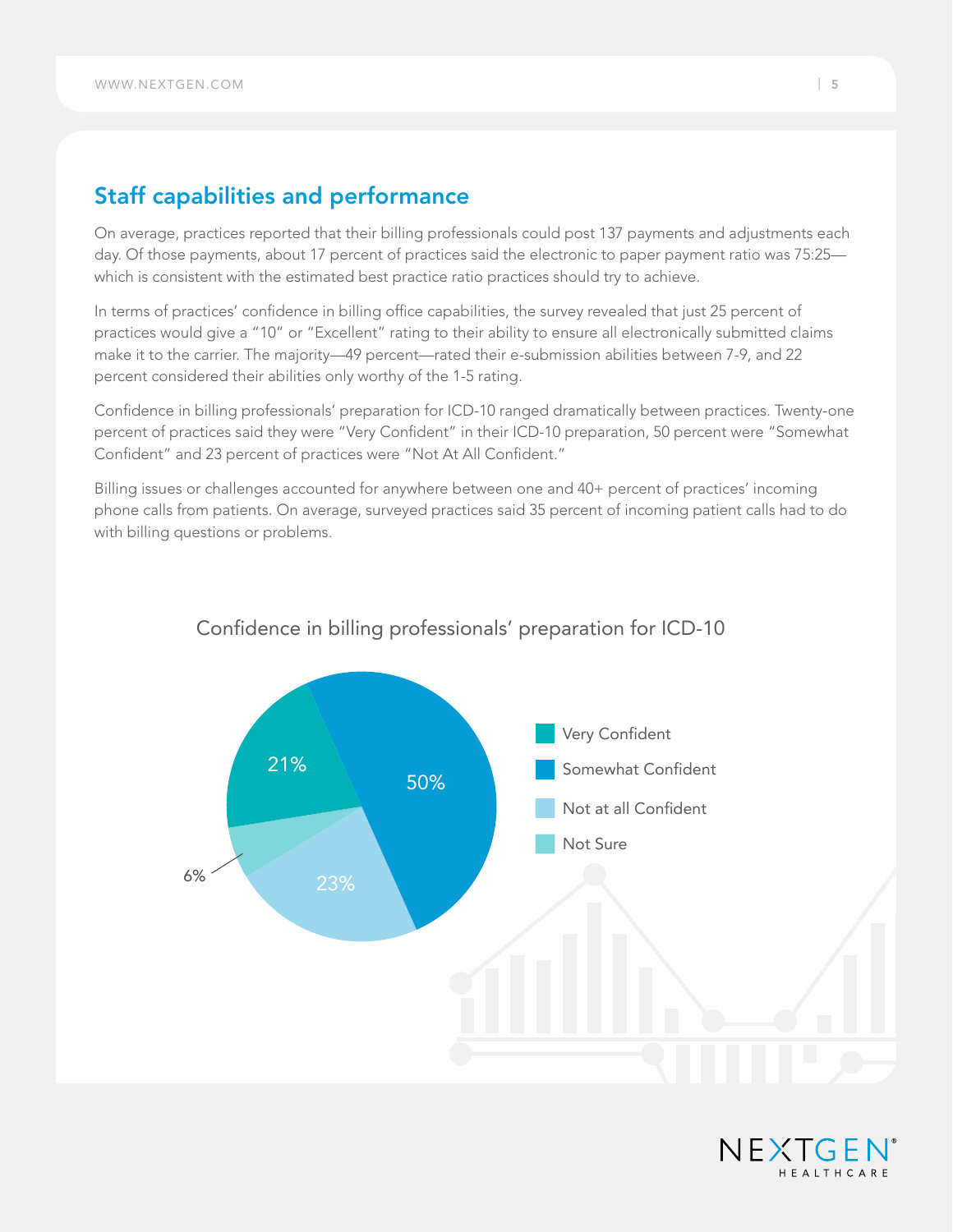## A transactions snapshot

Although maintaining a credit card on file program has proven to be very effective for ensuring patient payment collection, only 35 percent of surveyed practices have implemented a credit card program. Sixty-five percent do not have a system for keeping patient credit cards on file.

For a little over one-third of practices, charges are entered into the system within one day of patients' visits. Eleven percent of practices said they were able to get charges entered into the system within hours of the time of service.

To ensure that services rendered are billed, 15 percent of practices reported keeping safeguards in place that they rated as 10 or "Excellent." Fifty-five percent rated their billing safeguards between 7-9, and 23 percent rated them between just 1-5.

To ensure payment for all services according to payer-contracted rates, 10 percent of respondents reported having "Excellent" measures in place. Forty-two percent gave their payment-ensuring measures ratings between 7-9, and 37 percent believed their measures only deserved ratings between 1-5.

When asked to assign ratings to their processes for checking every EOB and every CPT code, 10 percent of practices rated their methods "Excellent." Thirty-five percent gave their processes ratings between 7-9, and 46 percent said their processes only deserved ratings between 1-5—leaving quite a bit of room for improvement in their procedures.



For a little over one-third of practices, charges are entered into the system within one day of patients' visits.

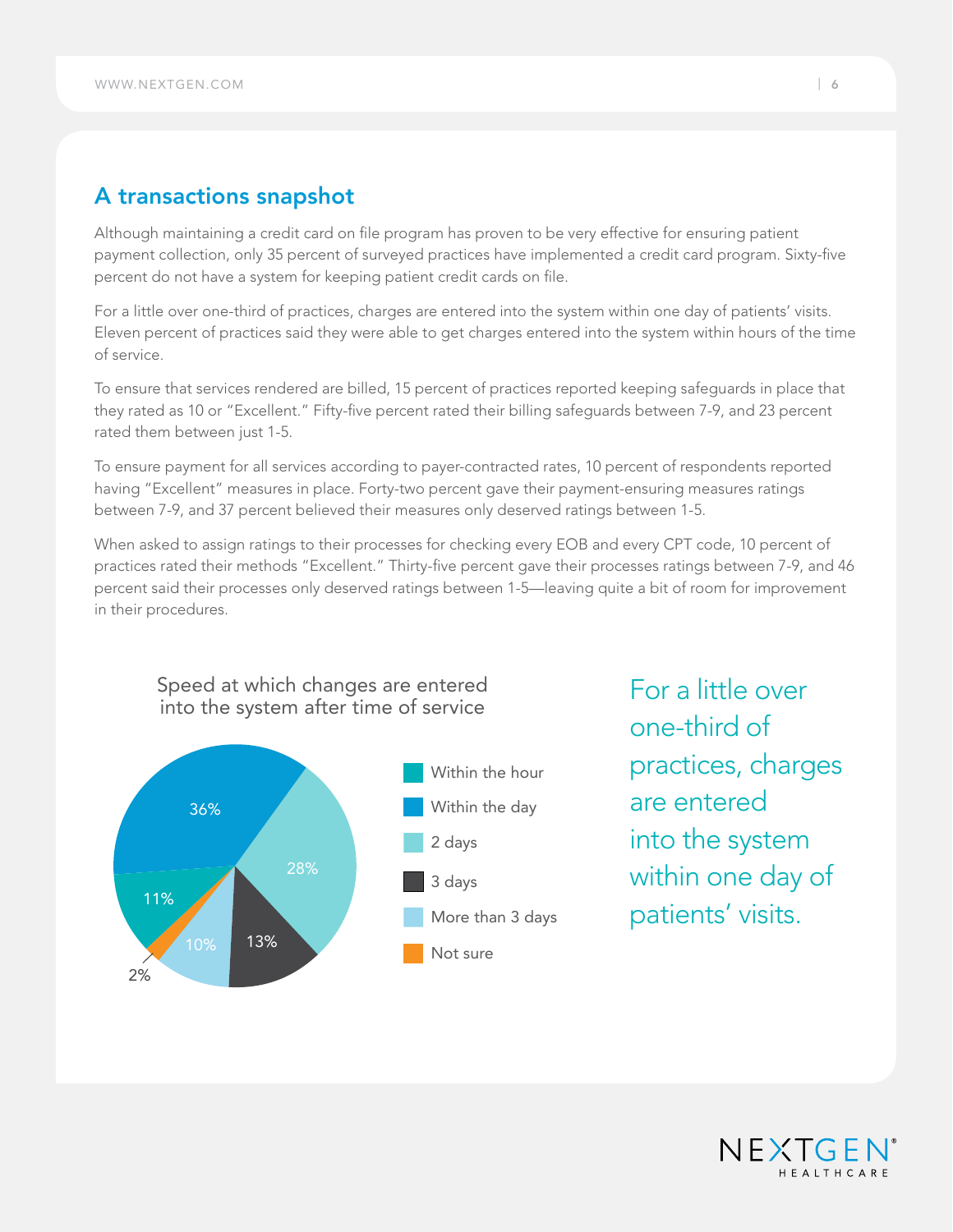## Financial performance indicators

To gain a clearer idea of overall financial performance among practices, the RCM Survey investigated several high-level metrics:

#### Net Collection Percentages  $\mathsf S$  is a set of  $\mathsf S$

For Net Collection Percentages, 46 percent of practices selected estimates in the 70-80 percent range. Twenty-four percent selected estimates in the 81-90 percent range, and 30 percent selected estimates in the 91-100 percent range.

#### Average Days in A/R

When examined as a whole, the overall average number for Average Days in A/R was 35. For practices with 1-5 people in their billing department, the average number of days was 36.5, while practices with 5 or more people saw a slight uptick of 36.9.

Five percent of all participating practices reported that their Average Days in A/R was 60 days. Among practices that said they handled billing internally, nearly 7 percent reported Average Days in A/R as 60. And of those practices that outsourced billing, only 2 percent reported 60 as their number of Average Days in A/R.

#### Outstanding Collections for 120+ Days

A majority of survey participants—62 percent—said that their practices' percentage of outstanding collections for dates of service older than 120 days fell between 1-20 percent. The overall average for percentage of collections over 120 days was 34 percent.

In addition, 6 percent of practices that handle billing in-house reported having 50 percent of collections with dates of service over 120 days while just 4 percent of outsourced-billing practices answered with 50 percent as their metric.



Outstanding collections for services older than 120 days



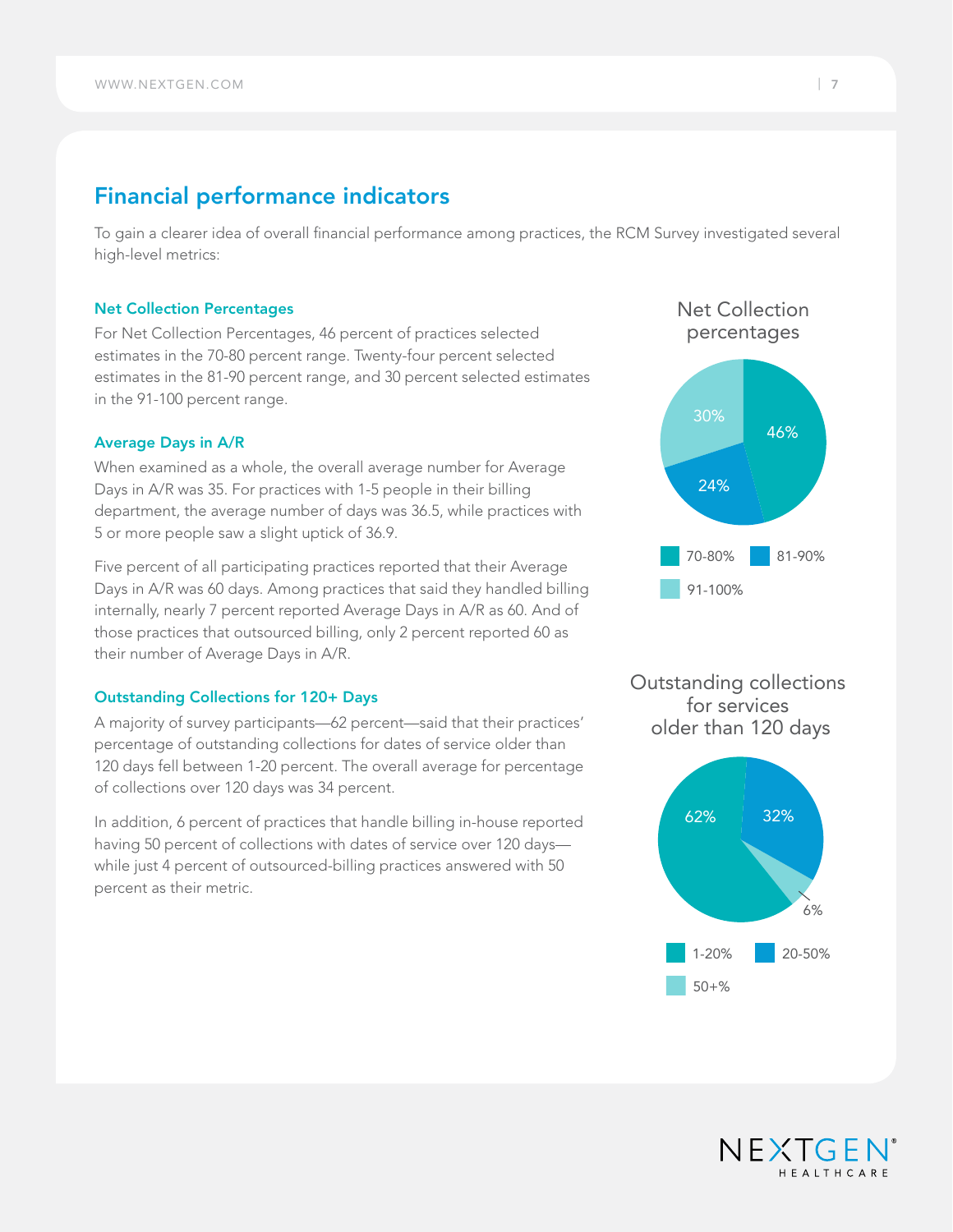## Financial performance indicators

To gain a clearer idea of overall financial performance among practices, the RCM Survey investigated several high-level metrics:

#### First Pass Clean Claim Rate

Though the ideal first pass clean claim rate for practices is 90 percent or above, nearly 35 percent of survey respondents reported having rates that fell between 70-80 percent. Forty percent of respondents said their first pass clean claim rates fell in the range of 91-100 percent.

How did some of the top specialties compare to these numbers?

- Forty-four percent of Community Health Center practices indicated first pass clean claim rates between 70-80 percent; 28 percent claimed rates of 91 percent or above.
- Thirty-six percent of OB/GYN practices indicated first pass clean claim rates between 70-80 percent; 27 percent claimed rates of 91 percent or above.
- Twenty-eight percent of Orthopedics practices indicated first pass clean claim rates between 70-80 percent; 40 percent claimed rates of 91 percent or above.
- Twenty-two percent of Ophthalmologist practices indicated first pass clean claim rates between 70-80 percent; 47 percent claimed rates of 91 percent or above.

the ideal first pass clean claim rate for practices is 90 percent or above.



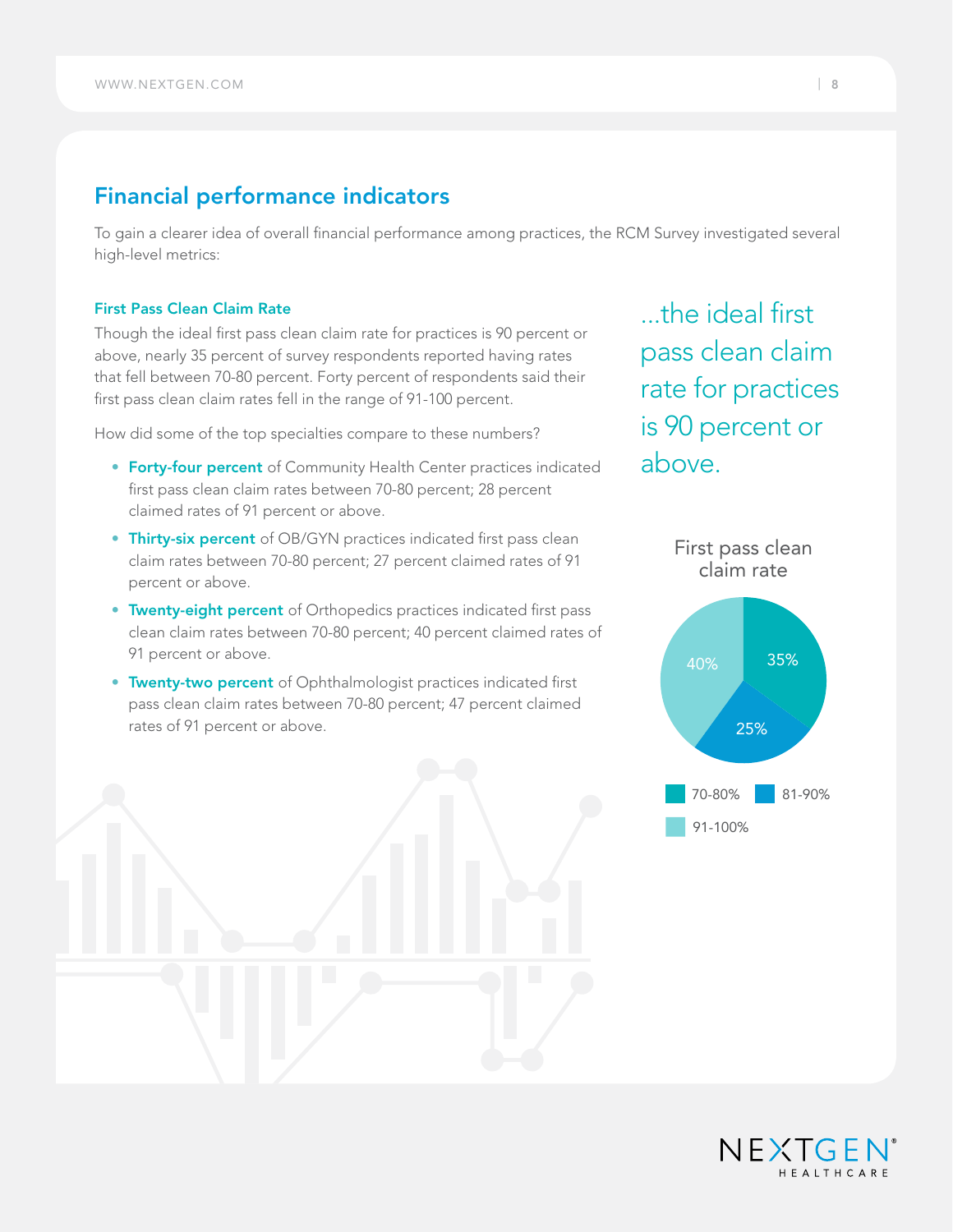## What it all means in the quest to drive revenue

When we examine even just a small cross section of the thousands of medical practices in our country, we can see that many of them are falling short of best practice benchmarks and potentially missing opportunities to optimize revenue.

Here are some key implications of the survey results:

#### Practices should work to optimize their processes.

Twenty-three percent of practices said it takes them at least 3 days, if not more, from the time of service to enter charges into the system. To help accelerate collections and improve cash flow, a best practice is to enter charges within 24-48 hours of time of service. The faster charges can be processed, the better.

Denial resolution is also a very important metric to improve, in order to keep revenue moving. By integrating denial resolution into daily, weekly, and monthly workflows—capturing, analyzing, and acting on information quickly—practices can identify and create workflows to correct the root causes of denials. Organizing denials by category, analyzing patterns, and considering bulk eligibility verification can also help to mitigate denials. The #1 cause of denials is eligibility.

#### Practices should work to make the most of technology and automation.

According to the survey results, many practices are not taking advantage of the automation resources available to them—and, in fact, over 7 percent aren't using any automation at all. Claim scrubbing is a good example of an area where automation can make a huge impact on practices' financial success. The survey showed that just 65 percent of practices used claim scrubbing technology to help prevent denials from occurring. The remaining 35 percent of respondents are missing out on a very easy way to improve cash flow throughout their practices.

Automation can enable practices to work smarter and faster, helping reduce missed appointments, ensure accurate coding, cut denials—and ultimately drive revenue. As a best practice, the automation examples referenced in the survey results should be used 100 percent of the time.

The #1 cause of denials is eligibility.

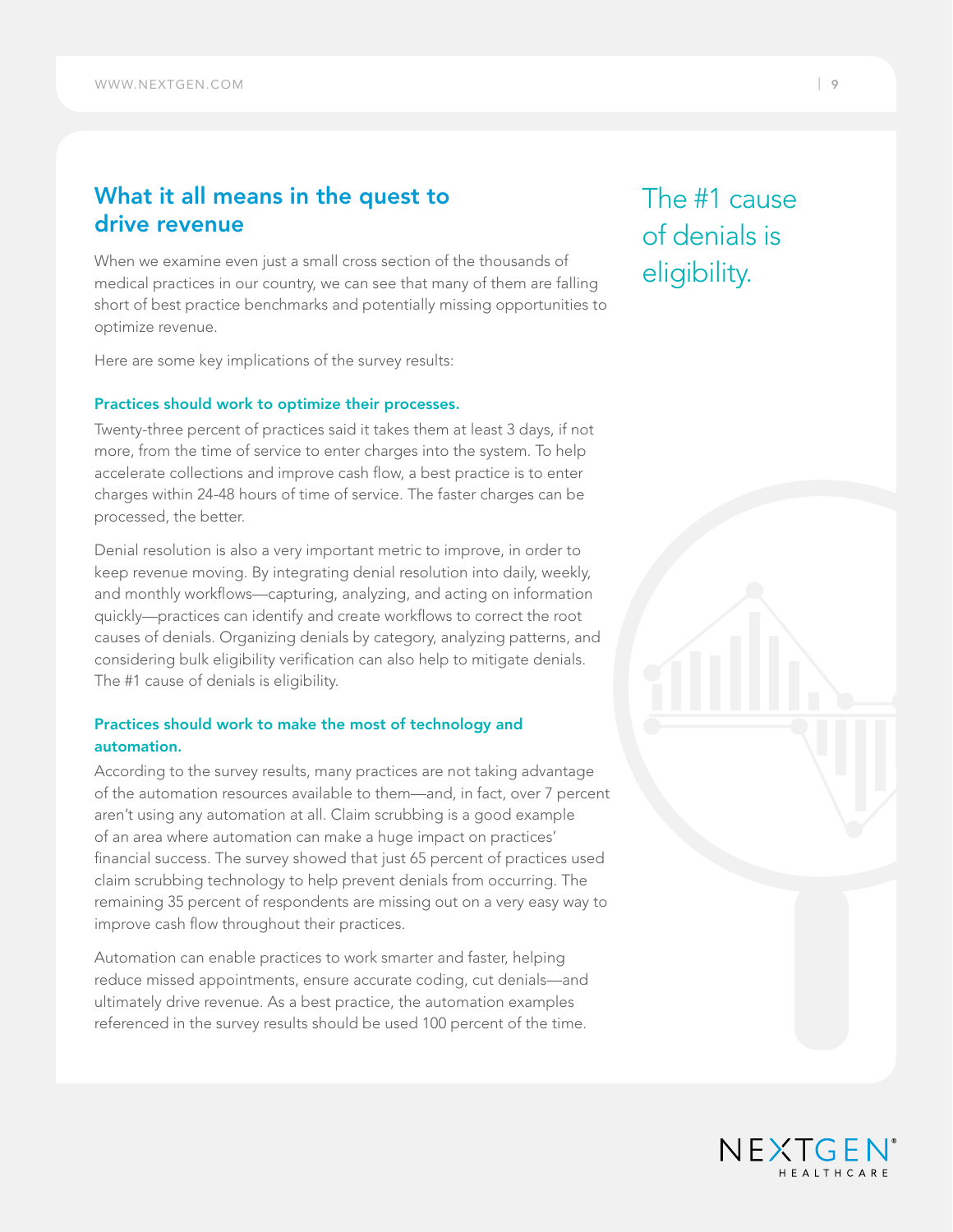Another learning from the survey was that a large percentage of practices don't have a credit card on file program. Maintaining a credit card on file program can improve patient collections, eliminate bounced checks, reduce staff workload, and help keep cash flow steady.

#### Practices should work to achieve "Excellence" across the board.

Several of our survey questions asked practices to "rate" their performance. Responses to these questions showed that many practices may need to take steps to ensure excellence across various aspects of their business.

For example, only 25 percent of practices rated their abilities around electronic claims submissions as "Excellent." And only 10 percent assigned that rating to their ability to check every EOB and CPT code to ensure they're paid according to contracts. Practices can move the performance needle closer to "Excellent" by understanding and adopting operational best practices. Taking steps like implementing EDI services and merging payer contracts into practice libraries for more proactive monitoring can help practices operate in a more exemplary way.

Claim scrubbing is a good example of an area where automation can make a huge impact on practices' financial success.

## How to start making improvements

Seeking out operational best practices can help healthcare organizations quickly identify areas that need improvement. Getting familiar with financial benchmarks can similarly help practices pinpoint opportunities for improving their performance.

For example, by regularly measuring key billing and collections performance indicators, practices can compare their numbers to practices within their specialties and across the entire industry. For the best results, practices should monitor and quantify metrics month-to-month and year-over-year. This will allow them to consistently uncover—and remedy—any problems that may exist with payers and processes.

Here are some of the top benchmarks practices should use when assessing their performance:

- Net Collection Percentage: 90-95 percent, but even higher is ideal
- Days in A/R: 30 days or less, with some variance according to specialty, payer mix, and state
- Clean Claim Rate: 90 percent or higher is ideal
- Percentage of Outstanding Collections for Dates of Service Older Than 120 Days: 10-15 percent